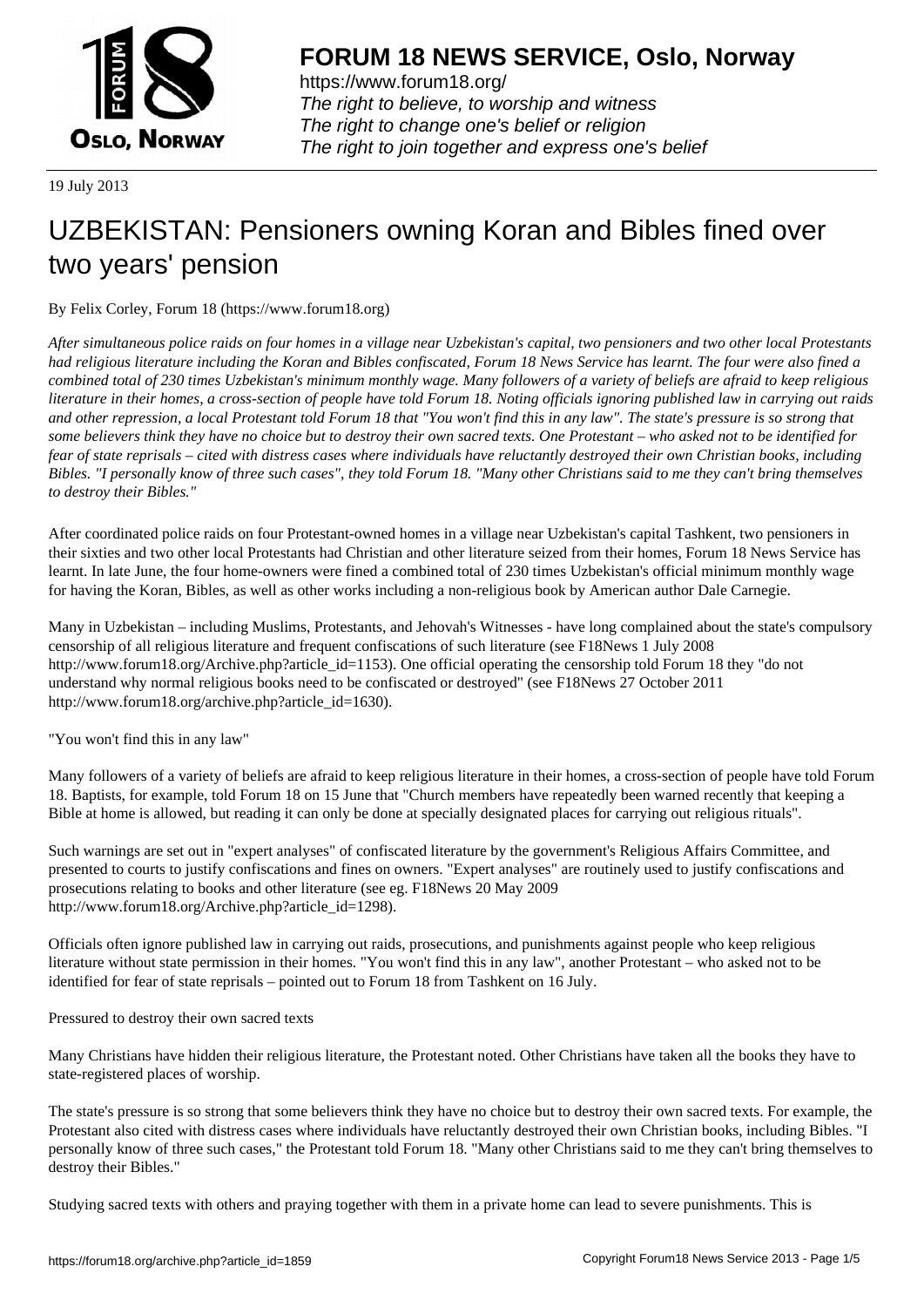. The contraction is the 1851 such article in the other faith such as Christian in the contraction of other faith such as Christian in the Christian in the Christian in the Christian in the Christian in the Christian in t for this "offence" (see eg. 17 December 2012 http://www.forum18.org/archive.php?article\_id=1783). In recent case, one Protestant was given one and half years of corrective labour, after being convicted under criminal charges of the "illegal production, storage, import or distribution of religious literature" (see F18News 21 May 2013 http://www.forum18.org/archive.php?article\_id=1838).

Denials of access to sacred texts and the possibility of openly praying with others does not stop if someone is jailed. Prisoners of conscience and ordinary prisoners have both experienced being banned from praying openly or reading religious literature such as the Koran or Bible (see F18News 7 May 2013 http://www.forum18.org/archive.php?article\_id=1832).

## Women particularly targeted

The de facto state ban on religious literature in private homes causes particular difficulties for those who do not have state-registered places of worship. Council of Churches Baptists, for example, refuse to seek state registration, arguing – in line with international human rights law - that permission is not necessary to meet for worship. Contrary to Uzbekistan's international human rights obligations, the state therefore bans Council of Churches Baptists from having places of worship where religious literature might be kept.

Baptists have also experienced that women are increasingly targeted by the authorities. "Ever more frequently, not only brothers but sisters too suffer persecution," Baptists have told Forum 18. This pattern of male officials particularly targeting women has been experienced by many people in Uzbekistan. Violence and torture, or threats of this, by police and other officials are "routine" the United Nations Committee Against Torture has found. Women in particular are often targeted by such assaults, including sexual violence (see eg. F18News 14 August 2012 http://www.forum18.org/Archive.php?article\_id=1732).

## Four homes simultaneously raided

In a simultaneous operation at lunchtime on 10 June, about 15 police officers in three separate groups raided four private homes belonging to local Protestants in the village of Tuyabuguz in Urtachirchik District of Tashkent Region, Protestants told Forum 18. Present during at least one of the searches were Naima Malahova, chair of the mahalla (local district) committee, and Fahriddin Riskulov, head of the village administration.

Mahalla committees are the lowest level of administration, and restricting freedom of religion or belief is among their many duties (see eg. F18News 27 March 2007 http://www.forum18.org/Archive.php?article\_id=936).

At the home of Mukarram Akbarhojayeva, police confiscated 69 books, 37 of which were in English (including a modern edition of the 16th-century Geneva Bible). Also seized were two videocassettes with English-language talks by the deceased American speaker Kathryn Kuhlman, and a non-religious book by the deceased American writer Dale Carnegie. The books belonged to another local Protestant who has been living in the United States for the past two years.

In the adjacent home of Dilorom Buriyeva, a Bible and 15 other Christian books were confiscated, as well as eight leaflets with the text of Christian songs. She was not initially sure how many books had been seized, as contrary to formal Uzbek law no record of confiscation was given, only finding out during the subsequent court hearing.

In the nearby home of Turdihon Azizova, police confiscated one book "The Prophets", an Uzbek-language DVD of the film "The Life of Jesus", her computer hard drive, and a notebook.

At the home of Gulchehra Mambetova, police confiscated a Bible, four Uzbek-language Bibles or Bible-related books published officially by the Uzbek Bible Society, and ten DVDs.

All the confiscated books and other materials were sent to the government's Religious Affairs Committee in Tashkent. On 18 June it issued "expert analyses" of the confiscated books, describing some as promoting "missionary activity" or "extremism". Neither of these "offences" are in Uzbek law clearly defined, leaving much scope for arbitrary official actions and punishments.

### "Expert analyses"?

"Expert analyses" by the Religious Affairs Committee have described books as "extremist", or "promotes proselytism", or "promotes inter-ethnic hatred", or not authorised to be kept at home, without being clear about what is meant.

One "analysis", used to prosecute a Baptist in Karshi in May, said her books were banned because they "might give rise in the individual to feelings of interest towards this religion". She was then fined 50 times the minimum monthly wage (see F18News 11 July 2013 http://www.forum18.org/archive.php?article\_id=1857). Using such "expert analyses", courts also order such books confiscated, destroyed or handed over to the Committee.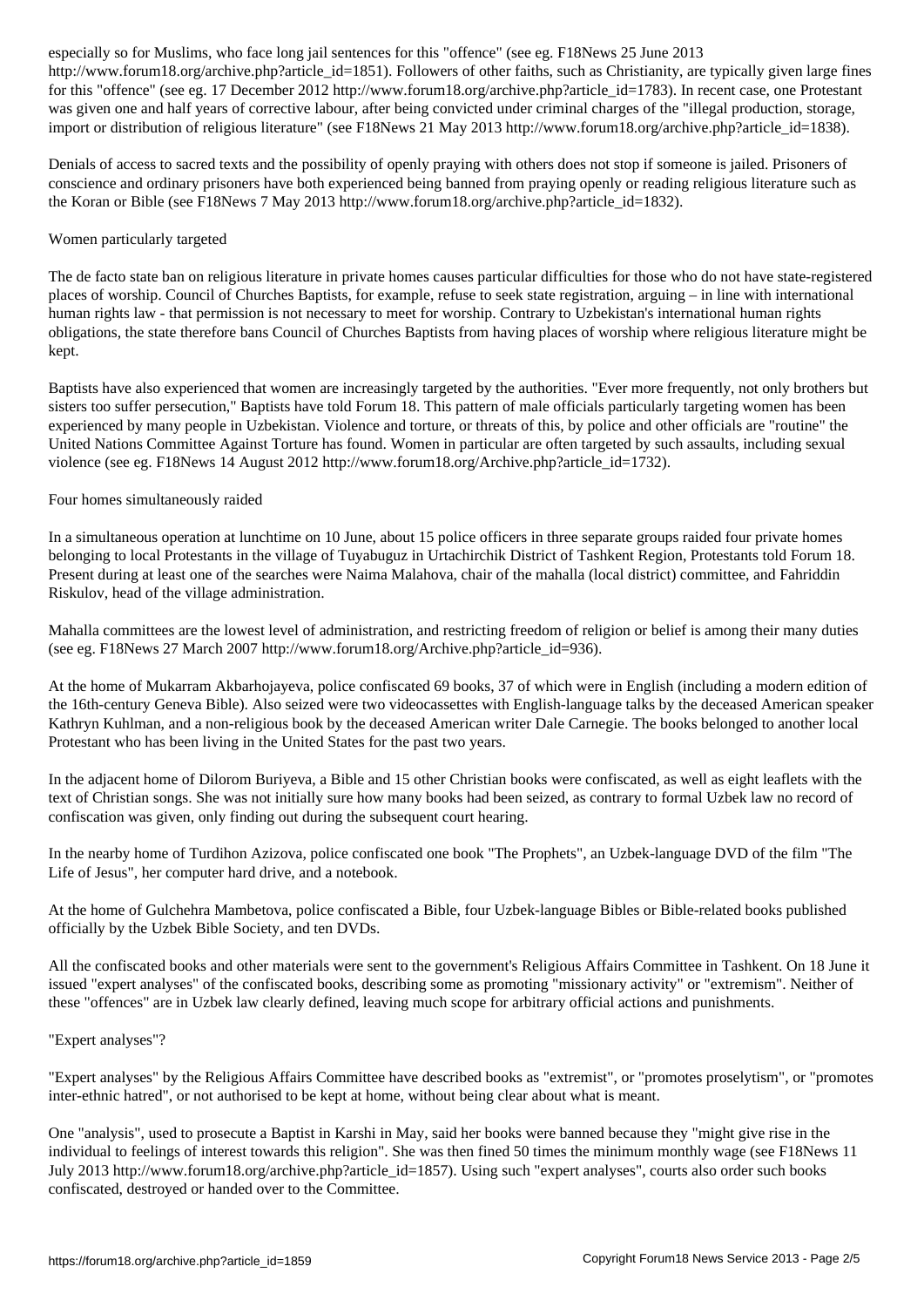"analysis" - even if books are confiscated in a location far from the capital (see eg. F18News 29 November 2012 http://www.forum18.org/archive.php?article\_id=17733). "Such Religious Affairs Committee 'expert analyses' can be very short – just one page," a Tashkent Protestant told Forum 18. They added that individuals punished for owning religious books often only see the short "expert analyses" condemning their religious books when they get to court to be fined. Challenging such "expert analyses" is impossible.

Out to lunch, out of the office, or does not exist?

Forum 18 tried to find out from the Religious Affairs Committee why it condemns so many religious books – including holy books of a variety of faiths - as illegal. Sobitkhon Sharipov, head of its "Expertise" Department, was out to lunch, out of the office, or did not exist each time Forum 18 called between 9 and 17 July. No other Committee official was prepared to comment, repeatedly putting the phone down.

Numerous court decisions have ordered confiscated books, including copies of Islamic texts and the Bible, to be destroyed (see eg. F18News 16 March 2012 http://www.forum18.org/archive.php?article\_id=1679). Religious believers have repeatedly expressed outrage that Uzbekistan officially destroys their sacred texts (see eg. F18News 31 January 2013 http://www.forum18.org/archive.php?article\_id=1797). No official has been prepared to explain to Forum 18 how such sacred texts are destroyed.

Pensioners fined over two years' pensions

In separate hearings on 25 June, Judge Tolibjon Haydarov of Urtachirchik District Criminal Court found the four home owners guilty of violating Article 184-2 of the Code of Administrative Offences. All were fined.

Article 184-2 bans: "Illegal production, storage, or import into Uzbekistan with a purpose to distribute or distribution of religious materials by physical persons". Punishments are a fine of between 50 and 150 times the minimum monthly wage, "with confiscation of the religious materials and the relevant means of their production and distribution".

In all four cases the Judge ordered the confiscation of all the religious literature and materials – as well as non-religious literature – and that they should all be given to the government's Religious Affairs Committee, according to the verdicts seen by Forum 18. They do not reveal what the Committee is to do with the books and other material.

Buriyeva, who is in her early sixties, was fined 50 times the minimum monthly wage or 3,979,500 Soms (11,500 Norwegian Kroner, 1,500 Euros, or 1,900 US Dollars at the inflated official exchange rate).

Azizova was also fined 50 times the minimum monthly wage.

Mambetova was fined 60 times the minimum monthly wage or 4,775,400 Soms (13,800 Norwegian Kroner, 1,800 Euros, or 2,280 US Dollars).

Jura Toshmatov, Akbarhojayeva's husband who is in his late sixties, was fined 70 times the minimum monthly wage or 5,571,300 Soms (16,100 Norwegian Kroner, 2,100 Euros, or 2,660 US Dollars).

As Buriyeva and Toshmatov are in their sixties, they are in receipt of a state pension, which is currently 155,670 Soms monthly (440 Norwegian Kroner, 60 Euros, or 70 US Dollars). This means the fine for Toshmatov represents more than two and a half years' average state pension. The fines for Mambetova and Buriyeva represent about two years' average state pension.

The monthly pension is set to rise to 179,020 Soms (510 Norwegian Kroner, 65 Euros, or 85 US Dollars) on 15 August, when the official monthly minimum wage also rises.

### Why?

The duty officer at Urtachirchik District Police, who did not give his name, refused to state whether the 10 June raids mean that any home can be raided by police at any time to search for any material officials dislike for any reason. He also refused to explain to Forum 18 why people are punished for keeping copies of the Bible, Koran and other religious books in their homes.

"If they hadn't broken the law, there wouldn't have been a problem for them," the duty officer insisted to Forum 18 on 15 July. "But we [the police] didn't issue the fines – it was the court, based on an expert analysis of the books by an expert committee." He insisted that if those raided and fined objected, they could complain themselves.

Lieutenant Altynbek Usenbayev, one of the police officers who took part, also defended the raids. "We drew up a document, and acted on it," he told Forum 18 on 15 July. "The local police officer then drew up the documents to present them to court. We don't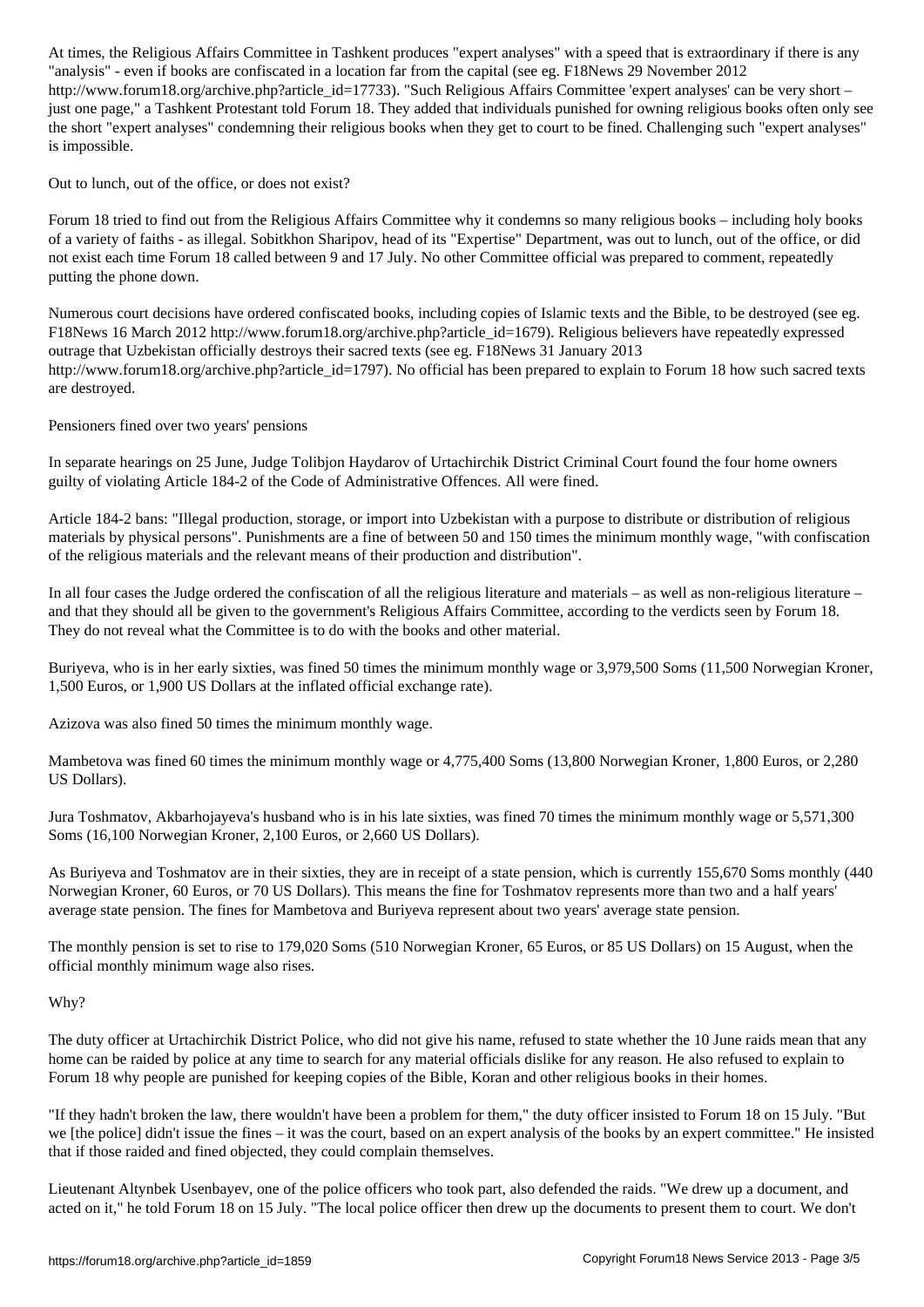religious literature in their own homes.

Who can own and carry religious books?

As well as prosecuting individuals who keep religious books at home, individuals have also been prosecuted for carrying them inside their bags on the street - even when they are not visible to the public. One example was a Baptist, Natalya Akhmedova, who on her way to church had her bag searched by police, who found her personal Bible and a songbook. She was, along with Anna Serina a friend she was meeting, fined 50 times the minimum monthly salary (see F18News 21 May 2013 http://www.forum18.org/archive.php?article\_id=1838).

Another Protestant told Forum 18 that visitors to the Religious Affairs Committee in spring 2013 asked officials how individuals can be fined for carrying on the street a copy of the Bible. The visitors stressed that the Bibles in question had been legally bought at the Uzbek Bible Society, an organisation which has state registration. "That's the law – we can't do anything," Religious Affairs Committee officials responded.

State ban on sharing any beliefs

The Religious Affairs Committee's characterisation of many of the books confiscated in the simultaneous raids on four homes in Tuyabuguz as banned because they could be used for sharing beliefs is a frequent justification for such bans. In this case, the characterisation may have been because some books were Christian books in the Uzbek language.

Sharing beliefs of any kind is banned in Uzbek "law":

- Article 5 of the Religion Law states that: "Actions aimed at attracting believers of one confession to another (proselytism) are forbidden, as is other missionary activity";

- The Code of Administrative Offences' Article 240 ("Violation of the Religion Law") Part 2 bans "attracting believers of one confession to another (proselytism) and other missionary activity". Punishments are fines of between 50 and 100 times the minimum monthly salary, or being jailed for up to 15 days;

- Article 216-2 of the Criminal Code states that: "attracting attracting believers of one faith to another (proselytism) and other missionary activity, will, after the application of penalties under the Code of Administrative Offences for similar activities, be punished by a fine of between 50 and 100 times the minimum wage or up to six months' detention or up to three years in prison".

Breaking Criminal Code Article 216-2 is one of the charges brought against devout Muslim Khayrullo Tursunov, who was extradited back to his native Uzbekistan from Kazakhstan in March, against the express wishes of the United Nations (UN) Committee Against Torture. In June he was given a long prison sentence for alleged "extremist" religious activity (see F18News 25 June 2013 http://www.forum18.org/archive.php?article\_id=1851).

Speaking on 24 April in Geneva at the UN Human Rights Council Universal Periodic Review (UPR) of Uzbekistan, the then First Deputy Justice Minister Esemurat Kanyazov rejected calls for sharing beliefs to be decriminalised. "For us, inter-confessional accord is the most important thing. It's a delicate question. Any violations, any wrongdoing in this area could lead to unforeseeable consequences," he claimed.

Kanyazov stated – without explaining why this claim was relevant – that 90 per cent of the population is Muslim. "Decriminalisation of missionary activity could have very negative consequences. Our legislation is completely appropriate for us." He did not explain what "negative" or "unforeseeable" consequences would happen, if Uzbeks were allowed to speak freely about their beliefs with other Uzbeks.

The then Deputy Justice Minister Kanyazov also rejected criticism of the requirement that religious communities – and other non-governmental organisations – must gain state registration. "We have a procedure of requiring permission." He stressed that religious organisations – along with NGOs and commercial organisations – must have registration. But he denied any problems in achieving registration, insisting: "I don't believe the procedure is difficult".

Literature destruction, 100 times minimum monthly salary fines upheld

Six Protestants, fined 100 times the minimum monthly salary at Tashkent's Yunusabad District Criminal Court in April, have failed to overturn the fines and regain confiscated religious literature ordered destroyed, Protestants told Forum 18 (see F18News 21 May 2013 http://www.forum18.org/archive.php?article\_id=1838).

On 17 May – in their absence – Judge M. Igamova of Tashkent City Criminal Court rejected their appeals. "The hearing took place in the absence of the parties, the prosecutor's office, witnesses, defendants, experts, translator, lawyer – there was even no secretary,"